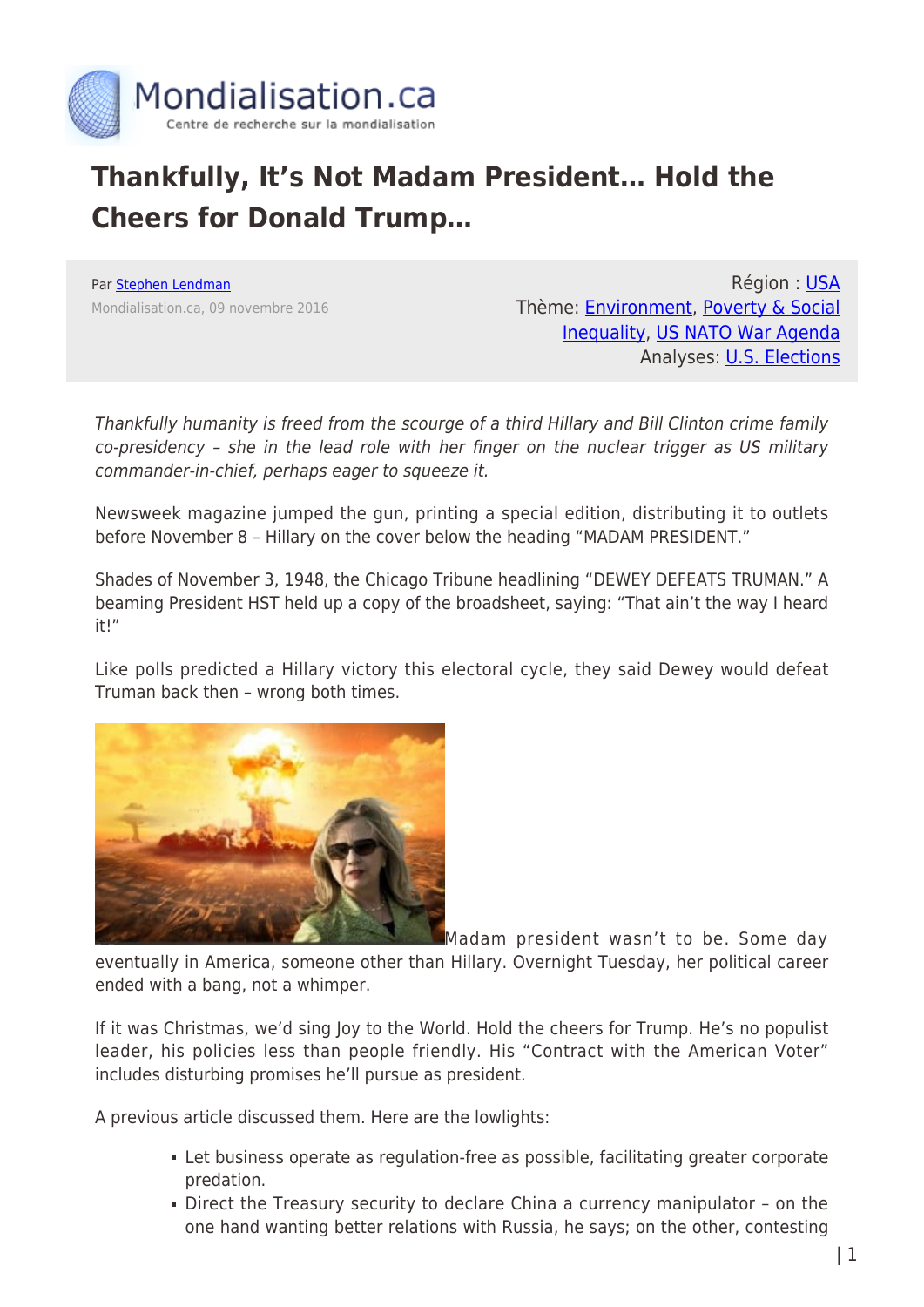China's economic policy unfairly.

- Allow unrestricted fossil fuel production, instead of prioritizing development and use of alternative green energy sources.
- Authorize construction of the environmentally destructive Keystone Pipeline and similar projects.
- Cancel US participation in UN climate change programs.
- Replace Supreme Court Justice Antonin Scalia with someone matching his rightwing extremism.
- Cancel federal funding for Sanctuary Cities.
- Mass deport millions of undocumented (largely Latino) immigrants.
- Cancel visas to foreign countries unwilling to take them back.
- Suspend immigration from so-called "terror-prone regions," largely the Middle East, ignoring America's responsibility for creating ISIS and likeminded groups.
- **Simplify the tax code from seven to three brackets.**
- Cut taxes, largely benefitting high-income Americans.
- Cut the corporate tax rate (few firms pay) from 35 15%.
- Replace Obamacare with health savings accounts swapping one failed system for a worse one.
- Cut approval red tape to let inadequately tested drugs be offered for sale.
- Build a wall along America's border with Mexico, its government funding the cost.
- **Increase America's gulag prison system population by imposing mandatory** minimum sentences for undocumented immigrants reentering the country after being deported.
- Get tougher on crime and so-called illicit drugs than already.
- Increase funding and other resources for already militarized state and local police.

Additional policies he'll pursue include greater support for Israel than already, including recognizing Jerusalem as its capital, breaching international law.

He wants the Iran nuclear deal abolished. He'll likely ignore it rather than rescind an international agreement involving seven countries, including the five permanent Security Council members.

He wants a more robust, expanded US military instead of major cutbacks needed along with ending all imperial wars.

He saved humanity from the scourge of nuclear war on Russia, while unlikely to pursue peace over war in multiple theaters involving US forces or their surrogates.

A new dawn won't arrive in America under his leadership. Expect dirty business as usual to continue – short of devastating nuclear war.

Stephen Lendman lives in Chicago. He can be reached at lendmanstephen@sbcglobal.net. His new book as editor and contributor is titled « Flashpoint in Ukraine: How the US Drive for Hegemony Risks WW III. » http://www.claritypress.com/LendmanIII.html Visit his blog site at sjlendman.blogspot.com. Listen to cutting-edge discussions with distinguished guests on the Progressive Radio News Hour on the Progressive Radio Network.